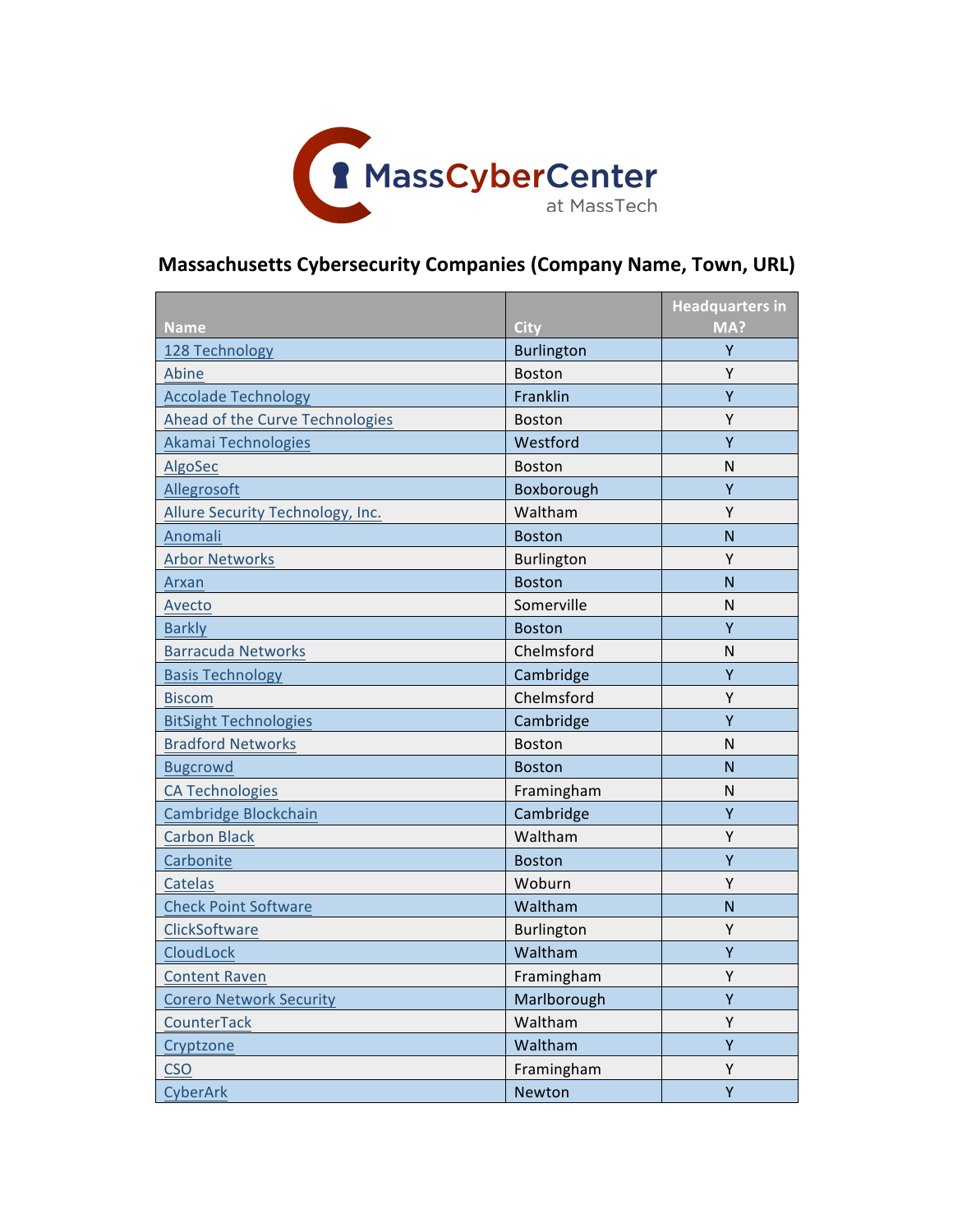| Cybereason                       | <b>Boston</b>     | Υ              |
|----------------------------------|-------------------|----------------|
| Cyberhaven                       | <b>Boston</b>     | Y              |
| CyberSaint                       | Burlington        | Υ              |
| CyberX                           | Framingham        | Y              |
| Cybric                           | <b>Boston</b>     | Υ              |
| Cygilant                         | <b>Boston</b>     | Y              |
| <b>Delfigo Security</b>          | <b>Boston</b>     | Υ              |
| <b>DellEMC</b>                   | Hopkinton         | $\mathsf{N}$   |
| <b>Digital Guardian</b>          | Waltham           | Y              |
| <b>Digital Immunity</b>          | Burlington        | Y              |
| ePlus Security                   | Canton            | $\mathsf{N}$   |
| <b>F5 Networks</b>               | Lowell            | $\overline{N}$ |
| <b>Fidelis Cybersecurity</b>     | Waltham           | Υ              |
| <b>General Dynamics IT</b>       | Westwood          | $\mathsf{N}$   |
| Genians, Inc.                    | North Andover     | Y              |
| <b>Gigavation Incorporated</b>   | Lincoln           | Y              |
| GreatHorn                        | Belmont           | Y              |
| <b>GuidePoint</b>                | Burlington        | $\mathsf{N}$   |
| <b>GuruCul</b>                   | Boston            | N              |
| <b>Harman Connected Services</b> | <b>Burlington</b> | $\overline{N}$ |
| <b>IANS</b>                      | Boston            | Y              |
| <b>IBM Security</b>              | Cambridge         | Y              |
| iboss                            | <b>Boston</b>     | Y              |
| Idemia                           | <b>Billerica</b>  | $\overline{N}$ |
| Imprivata                        | Lexington         | Υ              |
| Ipswitch                         | <b>Burlington</b> | Υ              |
| <b>Iron Mountain</b>             | <b>Boston</b>     | Υ              |
| <b>ITADSecurity</b>              | <b>Natick</b>     | Υ              |
| Ixia                             | Marlborough       | N              |
| <b>Kanguru Solutions</b>         | <b>Millis</b>     | Υ              |
| Kantara Initiative               | Wakefield         | Y              |
| Kaseya                           | Waltham           | Y              |
| <b>Kaspersky Lab</b>             | Woburn            | N              |
| <b>KEYW</b>                      | North Andover     | N              |
| <b>Konvax</b>                    | Cambridge         | Υ              |
| Kroll                            | <b>Boston</b>     | N              |
| Krypton                          | Boston            | Y              |
| Lock & Key Technology Group      | Milford           | Υ              |
| <b>Lockheed Martin</b>           | Marlborough       | $\mathsf{N}$   |
| LogMeIn                          | <b>Boston</b>     | Y              |
| Lookout                          | Boston            | ${\sf N}$      |
| MaxMind                          | Waltham           | Y              |
| Mimecast                         | Lexington         | $\mathsf{N}$   |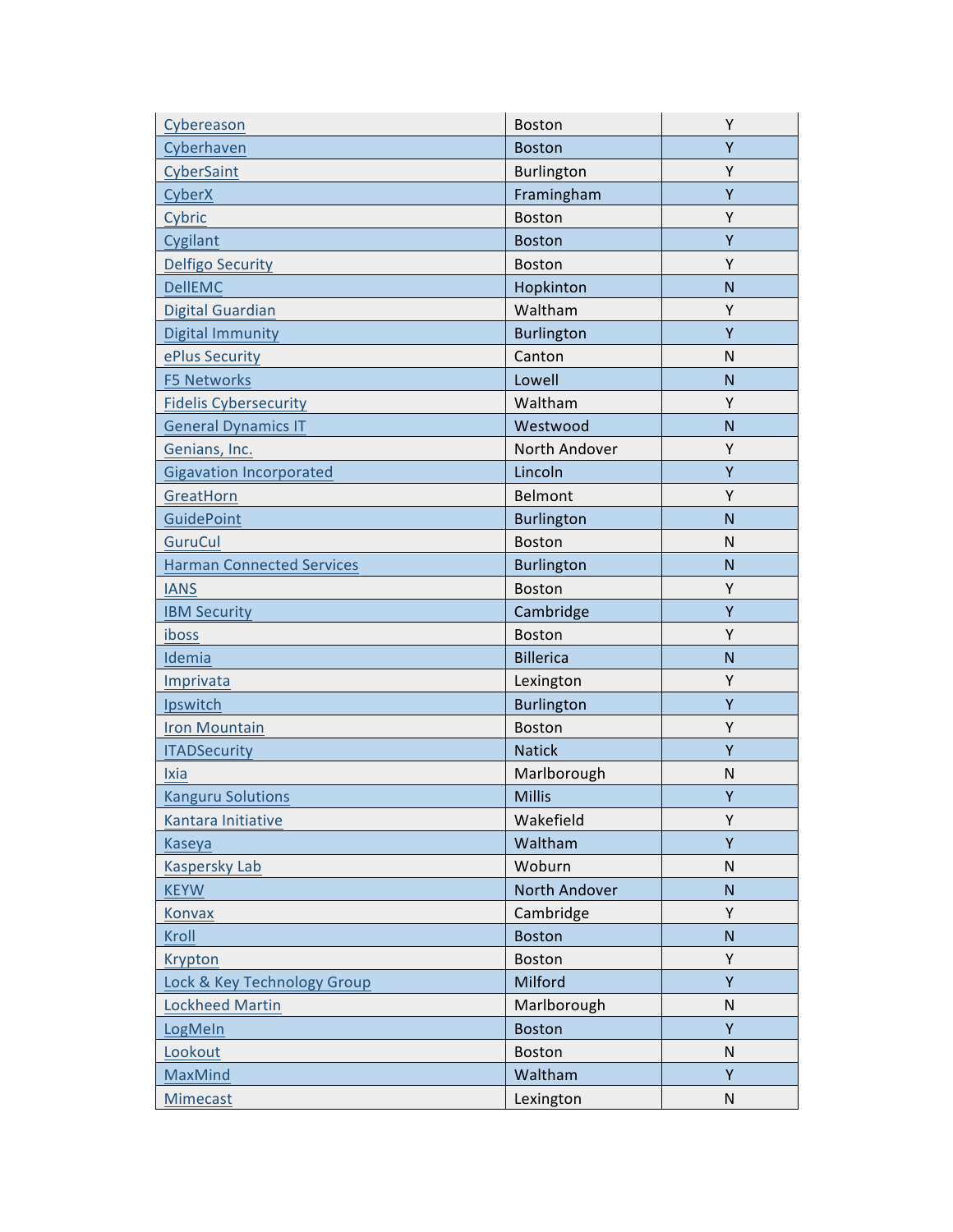| Namogoo                               | <b>Boston</b>          | Y              |
|---------------------------------------|------------------------|----------------|
| <b>NCC Group</b>                      | <b>Boston</b>          | N              |
| nCrypted Cloud                        | <b>Boston</b>          | Υ              |
| <b>NetIQ</b>                          | Cambridge              | N              |
| Netragard                             | Stow                   | Υ              |
| <b>NetScout Systems</b>               | Westford               | Y              |
| <b>Nexthink</b>                       | <b>Boston</b>          | $\mathsf{N}$   |
| Novetta                               | <b>Boston</b>          | N              |
| <b>ObservelT</b>                      | <b>Boston</b>          | Y              |
| Onapsis Inc.                          | <b>Boston</b>          | Y              |
| <b>Onstott Group</b>                  | <b>Wellesley Hills</b> | Y              |
| <b>OpSec Security</b>                 | <b>Boston</b>          | Y              |
| Optiv                                 | Marlborough            | N              |
| Passcode                              | Boston                 | Y              |
| <b>PCI Security Standards Council</b> | Wakefield              | Υ              |
| <b>Ping Identity</b>                  | Burlington             | $\mathsf{N}$   |
| Prevalent, Inc                        | <b>Burlington</b>      | $\mathsf{N}$   |
| PreVeil                               | <b>Boston</b>          | Υ              |
| Promisec                              | <b>Needham Heights</b> | Y              |
| <b>Pwnie Express</b>                  | <b>Boston</b>          | Υ              |
| QinetIQ                               | Waltham                | $\mathsf{N}$   |
| <b>Rand Secure Data</b>               | Framingham             | Υ              |
| Rapid7                                | <b>Boston</b>          | Υ              |
| Raytheon Co.                          | Waltham                | Υ              |
| <b>Recorded Future</b>                | Somerville             | Y              |
| <b>ReversingLabs</b>                  | Cambridge              | Y              |
| <b>RSA Security</b>                   | <b>Bedford</b>         | Y              |
| <b>Rsam</b>                           | <b>Boston</b>          | $\mathsf{N}$   |
| <b>SAIC</b>                           | Newburyport            | $\overline{N}$ |
| <b>SAS Institute</b>                  | Middleton              | N              |
| Seceon                                | Westford               | Υ              |
| <b>Security Innovation</b>            | Wilmington             | Υ              |
| Seven10 Storage Software              | North Andover          | Υ              |
| <b>SimSpace</b>                       | Boston                 | Υ              |
| Sophos                                | <b>Burlington</b>      | $\mathsf{N}$   |
| Spam-Filter.com                       | Rehoboth               | Υ              |
| Sqrrl                                 | Cambridge              | Υ              |
| <b>SSH Communications</b>             | Waltham                | N              |
| StopBadware                           | Cambridge              | Y              |
| <b>Stroz Friedberg</b>                | <b>Boston</b>          | N              |
| Symantec                              | Cambridge              | $\overline{N}$ |
| <b>Synopsys</b>                       | Boston                 | N              |
| <b>TBG Security</b>                   | Franklin               | Y              |